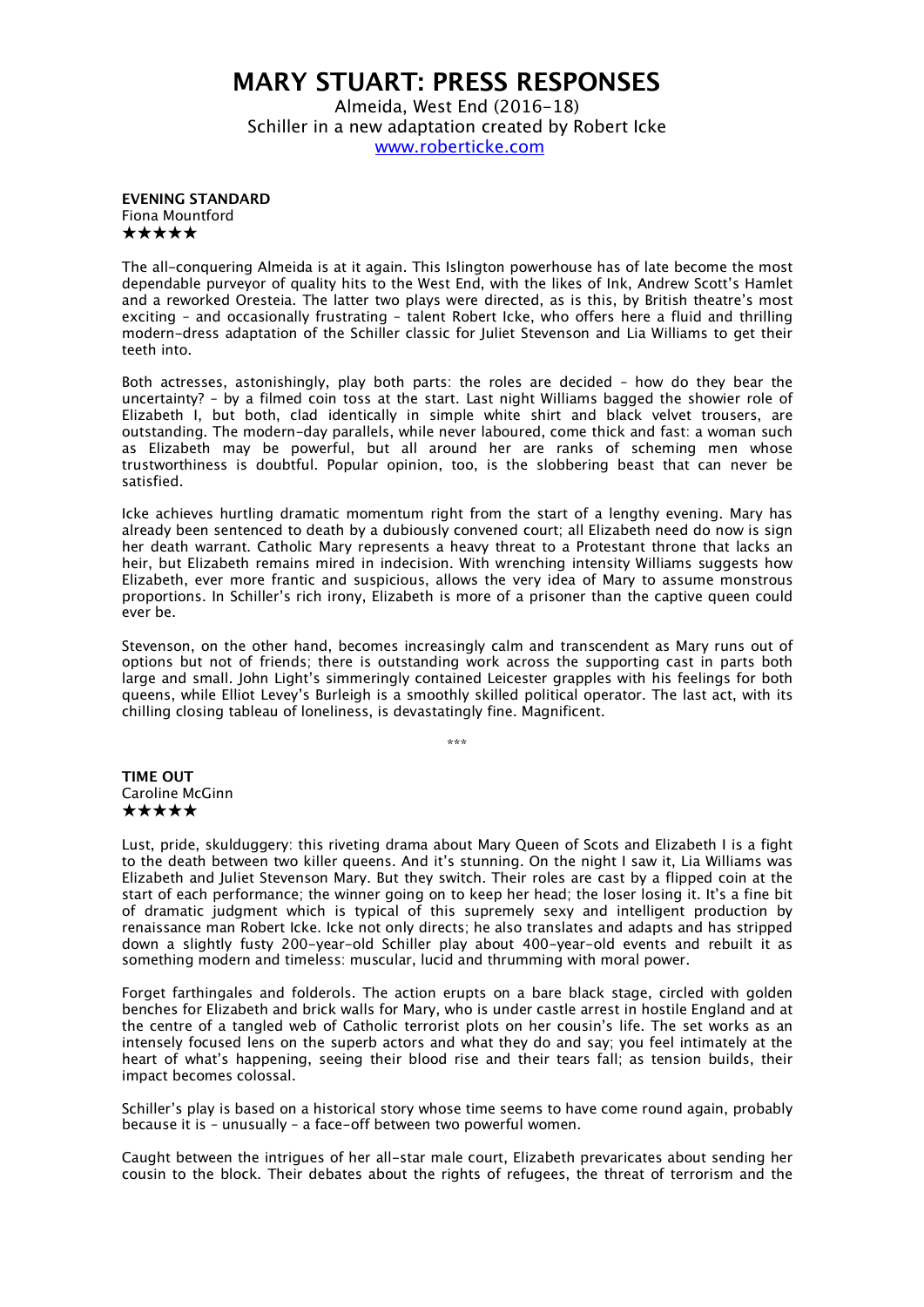scope of international law feel freshly relevant. But it's the passion and the violence which powers this – expressed in a stylised dynamic where the actors claw and grope each other like ballet dancers on crack. It's magnetic, but also accurately diagrams the situation of strong women in a brutal male-dominated culture.

At first, Williams's Elizabeth is one of the boys, smoking and bantering in the Tudor boardroom. Later, she's dominated by slimy politician Burleigh (Elliot Levey) and predatory charmer, Leicester (John Light), finally emerging to rule them all but locking up her soul in the process.

Williams and Stevenson are truly amazonian in these roles, bringing depth and strength to Mary and tormented charisma to Elizabeth. The made-up scene where they meet in the woods and theatrically knock seven bells out of each other is a treat to behold.

The men are outstanding too, especially the queen's conscience, grizzled Yorkshireman Talbot (Michael Byrne), who stumps around Elizabeth's court like he's Geoff Boycott on 'Test Match Special', saying what no one else can or will. This is so much more than just another bodiceripper for Little Englanders: it's an unmissable modern drama. A show to lose your head and your heart to.

\*\*\*

### **MAIL ON SUNDAY** Georgina Brown ★★★★★

Two of this country's finest actresses, Juliet Stevenson and Lia Williams, stride on to the stage in velvet trouser suits. Who will play Elizabeth I and who the title role, the deposed Mary, Queen of Scots, imprisoned by Elizabeth? A coin spins. Fate takes its course.

Director Robert Icke's point about duality is immediately and potently made. These two are reflections of one woman, two sides of one coin. One Catholic, one Protestant, both victims of male conspiracy, both isolated, one literally held captive, the other imprisoned by her position. As Elizabeth puts it in Icke's brilliant new version: 'The Crown is prison with jewels.'

The play charts a duel to the death, at the end of which one queen will have her head on a coin, the other will lose hers at the scaffold. Elizabeth wants Mary dead but can't quite bring herself to sign her death warrant.

What proceeds is an electrifying battle, within Elizabeth's soul, between Elizabeth and her courtiers and, ultimately, in the big scene that the original playwright Frederick Schiller made up – when the two women meet and the political gets personal. Who is the rightful heir? More pressing, who is the better woman? And who is the luckier one?

I saw both actresses in both roles and while, of course, there are differences – Stevenson more impassioned, Williams more sensual – both are highly intelligent, matchingly magnificent, equally compelling. More important, whichever part they are playing, the balance of power (and, paradoxically, their sense of their own powerlessness) could not be more taut – or more tragic.

Mary finally goes to her death, smiling, unburdened, free, in a meagre shift dress, having confessed her sins and received absolution. Elizabeth, by contrast, her face a blank, slathered in white make-up, is weighed down by her huge farthingale robe and the heaviness of having paid for her security with her humanity. Utterly alone, horribly afraid, trapped, she spins like a doll in a shop window.

A stunning, gutting study of the sacrifices of leadership.

\*\*\*

**TIME OUT Andrzej Lukowski** ★★★★★

Juliet Stevenson and Lia Williams toss for the roles of Mary and Elizabeth in Robert Icke's genius Schiller update

A family emergency on press day stopped me seeing both versions of Robert Icke's stunning take on 'Mary Stuart'. Fortunately it was a fairly minor family emergency compared to the one depicted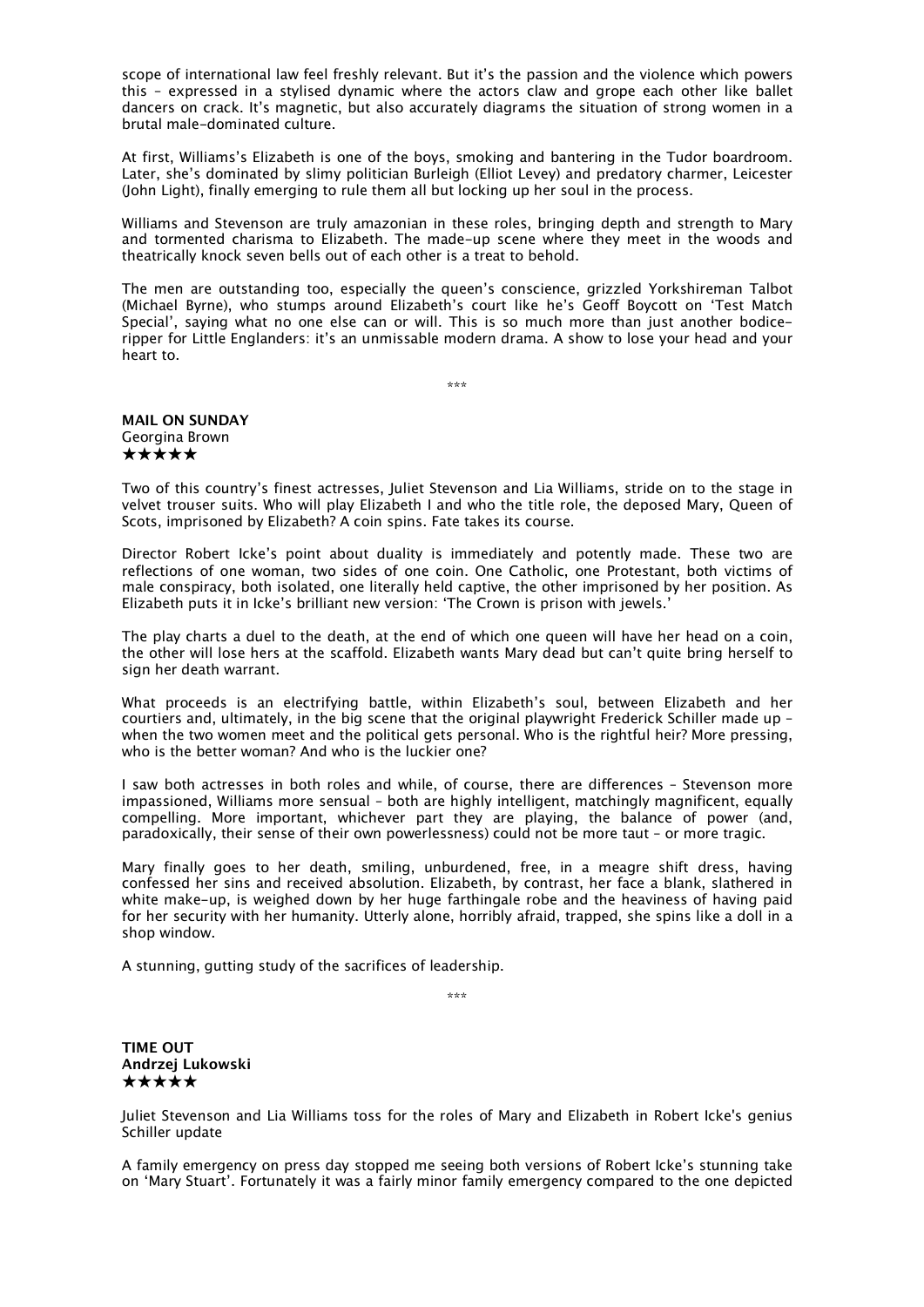in Schiller's play, wherein Elizabeth I agonises at length over whether to lop off her cousin Mary's head.

Still, I kind of liked the fact that my viewing really was determined by the coin toss at the start between leads Lia Williams and Juliet Stevenson, a gorgeous piece of stagecraft wherein Williams calls 'heads' on the spin of a coin, with the winner getting to play Elizabeth.

Has she really won, though? This is perhaps the key question in Icke's ferociously good update, a genuinely moving meditation of the burden of power written in seamless blank verse. It's performed on a simple, round wooden set with the cast in chic modern dress, adorned only by constant, kinetic movement and a beautiful, ever-present ambient sound design from Paul Arditti (with an original song from Laura Marling at the end).

As queen at my performance, Williams is smaller, prettier and more brittle, and looks less regal than the calmer Stevenson. She has the insecurity of the new ruler unsure of her place in the world, troubled by the limits and lack of limits on her power – sometimes she blazes with the grandeur of a thousand suns; sometimes she spits malicious bile; occasionally she looks human and frightened. It is a phenomenal turn, a clever, flawed woman in the grip of a disease called power.

By contrast Stevenson's Mary is almost placid: she believes in her right to rule more the Elizabeth does, but she also believes in the righteousness of her own downfall. It is only in the stunningly choreographed centerpiece confrontation – the two women's one and only meeting, as perfectly measured as De Niro and Pacino squaring off in 'Heat' – that Mary allows her ego to take over, lashing Elizabeth with an kamikaze verbal attack that wins the battle but condemns her to death.

Outside of the tight parameters of this scene, the cousins never meet, but they remain bound. One can only have power if the other loses it. One's faith must trump the other's. Both are women in a world of men, and their fragility is always stressed next to their strength - no more so than the truly disturbing scene in which Rudi Dharmalingam's fanatically devoted Mortimer attempts to assert what he seems to believe to be his right to have sex with the Mary, the woman he claims to be devoted to.

Most striking, though, is its portrait of power as a prison: in the final scene, Mary beatifically accepts that her life is ending, happy to have been finally released on something like her own terms; at the same time Elizabeth is strapped into the dress and makeup and other paraphernalia of monarch of legend. In a way the frock is just a piece of ironic grotesquerie - we've already seen how stuck she is, bound to follow the sentiment of a public she hates (there are more than a couple of Brexit parallels). She has already cursed her people. She has already prayed for death.

Icke has crafted a rich, multilayered, and deeply human political thriller. But let's not get too distracted by him – 'Mary Stuart' was conceived as a vehicle for two of our best actresses and Williams and Stevenson deliver as two lonely stars, drowning in each other's gravity.

\*\*\*

**OBSERVER** Susannah Clapp ★★★★★

Last year Robert Icke made Oresteia the most compelling drama in London. Now he stages Mary Stuart, written in 1800, to explosive effect. Schiller's play has been stripped back, rewired. Icke's adaptation is sculptural, rich and incisive. Hildegard Bechtler's bare, round design creates an arena in which characters try to break out of circular arguments. Juliet Stevenson and Lia Williams are mighty.

The dare of these actresses. Mary Stuart deals with the relation between Mary and Elizabeth I, and centres on an imaginary meeting between them. Stevenson and Williams go on stage each night not knowing who is to be Mary and who Elizabeth. That is determined in front of the audience by the spin of a coin – presumably a sovereign.

Not a gimmick but an insight. There is nothing logical or inevitable about who ends up in power. And these queens are two sides of one coin: Catholic and Protestant; lover and virgin. Mary is in prison, but the crown is also "a prison cell with jewels": it takes free will from the woman who wears it.

I had expected startling differences in interpretation from these very different actresses, whom I saw play both parts in back-to-back performances. What is riveting is how close they are. Both show uneasy command as Elizabeth and sumptuous composure as Mary. Both deliver Schiller's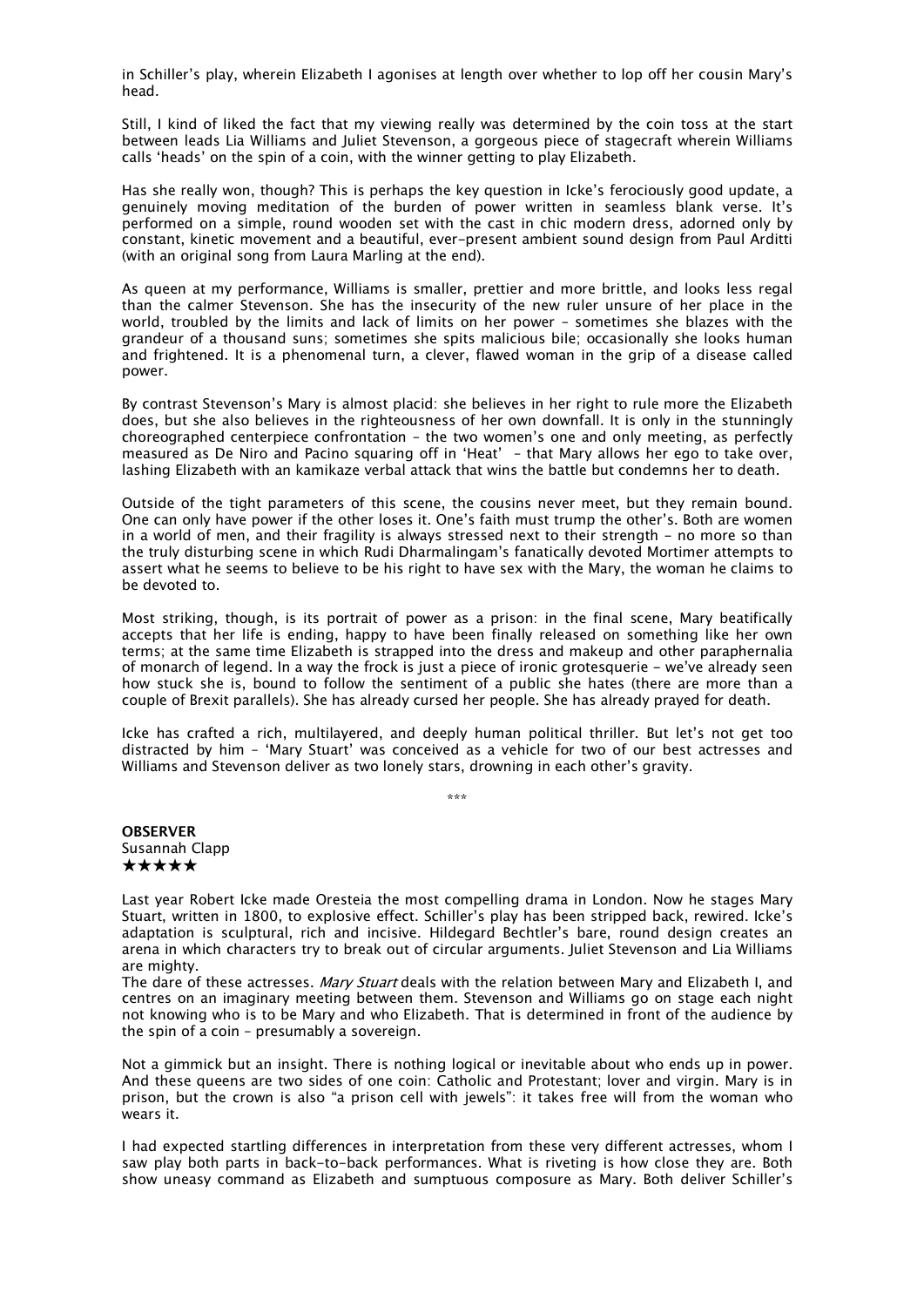corrugated arguments with the passionate fluency of ideal politicians. They are so alike in their velvet trouser suits and white blouses that when they lie down, hands reaching towards each other, they could be an opened-out version of one person.

The differences are tiny but illuminating. Stevenson, naturally fervent, has a tremor in her voice that registers crisis and excitement as if a tide were sweeping through her. Her gestures come as if the result of pent-up feeling. Williams is slyly provocative, her voice even, the inflections coming from variations in pitch and pace. She moves as if through honey. Courtiers sit and rise at the click of Elizabeth's fingers. Stevenson clicks with martial peremptoriness; Williams as if she were trying to get something nasty off the end of her nail.

Both roles are tremendous. But the play is not called Mary Stuart for nothing. Mary is the sympathetic heart. And the one who is vindicated. A brilliantly staged last scene shows her in a simple shift going towards death, while Elizabeth is made up for private isolation and public consumption: white mask face; straitjacket bodice; scarlet hoops for her farthingale that look like entrails. She revolves like a wedding cake.

An unexpectedly strong case is made for Catholicism: in Mary's wonderful speech about the physical world; in her peace at death; and in a courtier's memory of how his conversion awakened him to art. As he speaks, a faint thrum begins to sound. Laura Marling's specially composed music sends a vibration through the action, adding rather than emphasising. A beautiful song, played as Mary prepares for execution, has the intimacy of unspoken thoughts.

This is the nearest I've ever come to blubbing over a member of the royal family. Not least because there is irony right up to the end. There is perpetual, intricate – not just stage bellowing – debate. About how to prevent making martyrs. About the division of Scotland from England. About how dextrous the powerful are in shifting responsibility. About how a leader, told that "the public has spoken", might know whether she really has a majority. On both occasions, a whisper of recognition ran through the audience. As it did many other times in an electrifying production.

\*\*\*

### **THE STAGE** Mark Shenton ★★★★★

The Almeida's big hit, King Charles III, vividly imagined a constitutional crisis that could follow the death of our current monarch. The theatre now rewinds to a very different royal crisis from over five hundred years ago, magnificently dramatised in Friedrich Schiller's Mary Stuart.

This astonishing political thriller premiered in 1800 but Robert Icke's stark, intense and riveting production brings it into the here and now. Two women – Protestant Elizabeth I on the English throne and Catholic Mary Queen of Scotland, who fled to England after she was imprisoned by the Scottish nobility only to be incarcerated again by her cousin Elizabeth I for fear that she would usurp her place on the throne – face off against each other in a deadly power struggle.

When the play was last seen in the West End at the Donmar Warehouse in 2005, Janet McTeer played the title role opposite Harriet Walter as Elizabeth I. Now, in an act of extraordinary daring and courage, Lia Williams and Juliet Stevenson arrive on stage together not knowing which role they will be assigned, until a spin of a coin decides it for them.

That gives the performance a real frisson, but also underlines both the chance of random fate (the accident of birth as well as the associations and alliances they both forge), and that the women are two sides of the same coin. Only on certain days are the alternative combination guaranteed to be played with the actors swapping roles in the evening after the matinee is decided by chance, so I saw both actors chillingly play each role.

While only theatre geeks and freaks might feel they need to experience both versions, seeing them on the same day amplified my understanding both of the play and the actors' extraordinary achievements.

Stevenson is tougher, more naturally regal, in both roles, but she will be damned if she does and damned if she doesn't in either guise. There's no winning this deadly battle: she's a prisoner in both, inhabiting either a prison cell that leads to her beheading as Mary or a "prison cell with jewels" as the English monarch. Williams offers a more tentative, vulnerable and troubled Elizabeth I, yet also a fierce independence of spirit as Mary that leads to a doomed stand-off in the other combination.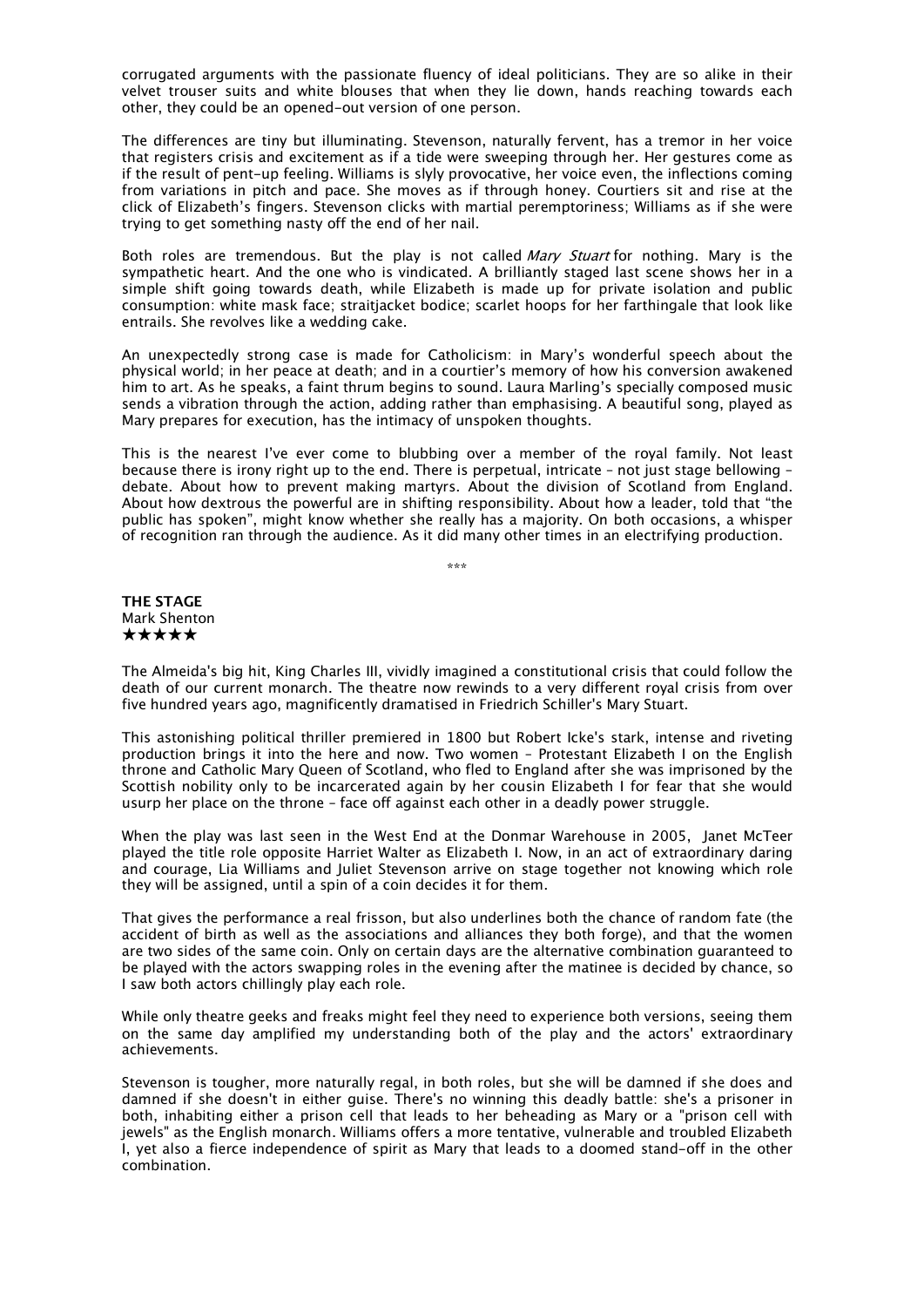Robert Icke's own new version of the play pulses with contemporary nuance (as did his Oresteia), and is staged with a dramatic sweep and urgency on Hildegard Bechtler's revolving disc of a stage that adds another brick wall in front of the Almeida's existing one.

The two women completely own the space but this is also a rich ensemble show, with superb support all around including Rudi Dharmalingam as Mary's ally Mortimer, Vincent Franklin as her persecutor Burleigh and John Light as Leicester, romantically entangled with both women.

**THE TIMES** Sam Marlowe ★★★★

Heads you win. At the beginning of each performance of Robert Icke's nerve-shreddingly intense new version of this 1800 Friedrich Schiller classic, a coin is spun to decide which of the two leading actresses — Lia Williams or Juliet Stevenson — will play the title role and which Elizabeth I. Whatever the outcome, you're guaranteed more than three hours of dense, gripping theatre, as the queens face each other in a savagely elegant endgame, and the politics of the past startlingly reflect the present.

The double-casting underlines a central motif of Schiller's play: Mary Stuart is incarcerated at Fotheringhay Castle, a pawn in plots against Elizabeth's throne; but the English monarch, too, is imprisoned — by her position, the fickle opinion of her people, the constant threat of assassination and the ruthless machinations that surround her.

In Icke's production, Stevenson and Williams are modern leaders, operating in a male-dominated world in which misogyny is rife. There are glimpses of Hillary Clinton, Theresa May and even Margaret Thatcher in their manoeuvrings; sometimes they tactically deploy their femininity, but it's a weapon also repeatedly used against them.

The queens arrive on Hildegard Bechtler's stark, revolving, disc-shaped set in identical black velvet, Clintonesque pantsuits; once the coin has chosen, Mary is brutally stripped of her jacket and shoes and bundled off to captivity. As played by Stevenson, she is hollow-cheeked and febrile, her voice trembling with suppressed anger and terror. Williams, on the other hand, plays Mary with a smoother self-possession and a sarcastic edge.

Stevenson's Queen of Scots is not above coquetry; Williams goes so far as to lick the bald pate of Vincent Franklin's silkily patronising Lord Burghley, the chief advocate for her execution, eyeing him with a mix of provocation and disdain. As for Elizabeth, both actresses lend her majestic authority, commanding their courtiers with a click of the fingers; Williams' interpretation has sensual swagger while Stevenson's is drily funny, wearier. And both are given to breathtaking outbursts of rage.

Icke's verse is sumptuous and muscular, and the issues under discussion — relations with Europe and Scotland, terrorism and religious fanaticism, policy steered by populism — are bracingly relevant. The drama may be too heftily led by language rather than action for some tastes, and it demands patience and concentration, but here it's visually arresting too. Video screens relay scene titles and the ticking away of time as Elizabeth must decide Mary's fate; the movement sinuous, graceful, the queens repeatedly mirroring one another  $-$  is mesmeric. Their climactic meeting is almost an exquisite courtly dance before diplomacy dissolves into a snarling catfight.

There's an extraordinary sequence in which, to a rippling, haunting song composed by Laura Marling, Mary is prepared for her beheading while Elizabeth is arrayed as Gloriana, her face a grotesque, white-painted death's head, each woman in her way both powerful and powerless, and utterly isolated. It's fascinating theatre — fiercely pertinent, exhilaratingly potent. \*\*\*

**THE INDEPENDENT** Paul Taylor ★★★★

Robert Icke has adapted and directed this extraordinarily gripping, edge-of-your-seat version of Schiller's great play. There were moments, during the three-and-a-quarter-hour proceedings, when I caught myself wondering when I last took a conscious breath.

The productions stars Juliet Stevenson and Lia Williams and which of them plays Elizabeth I or Mary at a particular performance is decided by the flip of a coin. The actresses, dressed in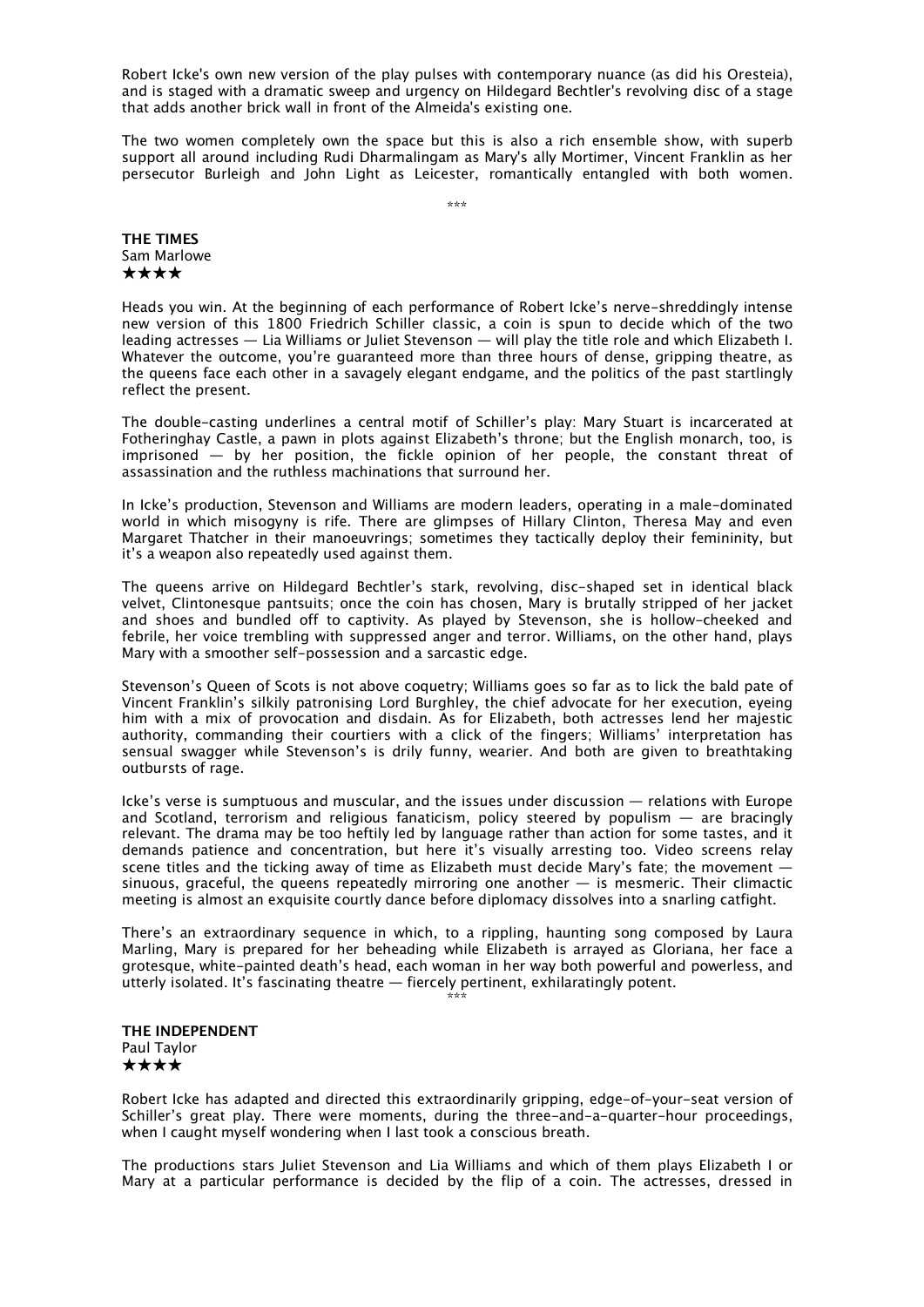identical outfits (black velvet suits and white shirts) and with similar boyish coiffures, make their way like sundered twins down separate aisles to the circular wooden stage where the rest of the cast, in modern grey suits, await them. But this solemn ceremonial is no prelude to a joyous Twelfth Night-like recognition scene. Williams calls heads and we watch the spinning metal in close-up on the overhead monitors. It was tails at the performance I saw and in an instant the courtiers made deep bows to Stevenson's Elizabeth, while Williams's Mary is divested of her jacket and shoes and led off to prison.

But in what sense can one talk of winners and losers in this situation? That's a key question that Icke's account addresses with particular penetration with his strategy of having the actresses play, as it were, both sides of the same coin and his searing emphasis on the paradoxes of the final outcome. I have never seen the mutual obsession of these two monarchs – who only meet once in an encounter invented by Schiller – communicated with such a symbiotic intensity of attraction and repulsion (almost erotic at times).

And that's because Stevenson and Williams, who are exceptional, have been rehearsed to inhabit the nervous system of the rival queen, too, whom they accordingly know from the inside.

"I wear the crown but she holds all the cards/ ... her prison cell's the centre of the state," declares Elizabeth in the fourth act of this adaptation. The Catholic Mary is her cousin once removed and, through her lineage, has a claim on the English throne, posing a dire threat to Protestantism. But Elizabeth, who has kept her under lock and key for 18 years, hesitates to sign her death warrant. It may be even more dangerous to execute her, given her friends and allies in Scotland and France. The play brilliantly dramatises the intrigue and counter-intrigue at court and the factionalism is portrayed with black sardonic humour by Icke's excellent cast. Both protagonists are prisoners – women alone at the top of "man's world" and at the mercy of deeply unreliable male supporters. Rudi Dharmalingam is superb as Mortimer, a hot-headed pro-Mary Catholic convert and aspiring martyr whose reckless zeal turns chillingly ugly here. By contrast, John Light's Leicester is the quintessential cold, calculating operator who deploys his sex appeal to lure and manipulate both monarchs.

Icke's version glints with contemporary parallels (to Brexit, among other things, as when Elizabeth chafes at following the will of a public she despises) without overdoing it or warping the play. What comes across with great persuasive force is how their backgrounds have shaped these women differently. Williams's Mary – warm, humane, wittily seductive – feels that she has a right to rule because it's been dinned into her during her cossetted youth. For all her finger-clicking imperiousness and sudden icy tirades, Stevenson's Elizabeth is riddled with insecurity on this score. The encounter at Fotheringay, during which the two women are reduced to hissing at each other at ground level snakes, is taken to a disastrous pitch when Mary roars out that Elizabeth is a "bastard queen" and that "this honest country is/the victim of a con". Now condemned to the block, Mary is liberated into a beatific freedom as she prepares for death that the pyrrhic victor, Elizabeth, could never know. I don't want to spoil it by disclosing the unforgettable way Icke's production develops this sense of ironic reversal, except to say that the sequence is played out to an original song by Laura Marling. Throughout, the choreography of the women's symbolic proximity to each other has an unforced rightness and the excellent sound design by Paul Arditti unobtrusively ministers to the tense atmosphere. A remarkably satisfying achievement.

\*\*\*

**THE ARTS DESK** David Nice ★★★★★

Two rich, full December Saturdays of unsurpassable theatre, four great plays that grow more meaningful with passing time, above all supreme female teamwork to crown 2016. So Juliet Stevenson and Lia Williams playing Schiller's Elizabeth I and Mary Stuart – yes, both roles at different performances – may not be part of an all-woman cast like Harriet Walter, first among equals in the stunning Donmar Shakespeare Trilogy. Yet their collaboration is above all with each other, fusing as one person splitting apart into four distinct personalities. Only a matinee and an evening performance on the same day will give you both permutations, but it's a chance not to be missed.

For the majority who will only catch one performance, the good news is that I can't possibly say which is better. That's tantamount to declaring the real winner Schiller's magnificent, harrowingly nuanced 1800 play in director Robert Icke's adaptation, mostly faithful to the original with some trimming and the occasional updating to suit the overwhelmingly contemporary setting. No doubts here such as many had about his skewing of Aeschylus's Oresteia. While previous productions have conceded that, despite the play's title, the honours are equally divided between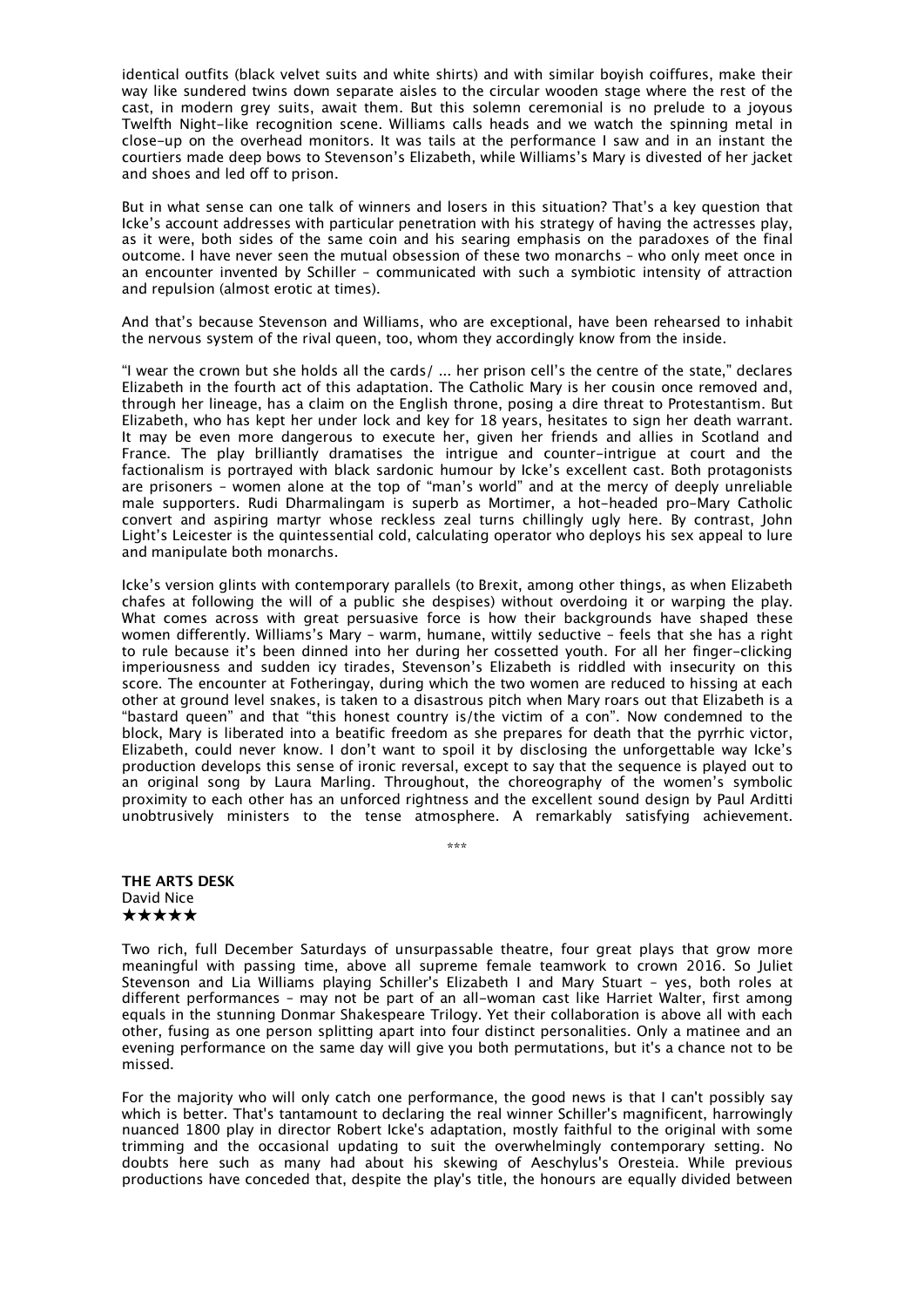the two women, the line has usually been that sympathy lies with the Catholic heroine, not her duplicitous Protestant opponent. True, Harriet Walter's Elizabeth wrestled the complexity away from Janet McTeer's Mary in the last major London production, but Icke's vision is the first to suggest that more connects these strong women in their struggle against the world than separates them in terms of outward position.

The very opening is gripping: the two women come down the two aisles, stylishly dressed in suits and open-necked shirts, and the character who's to be torn between them, sexy opportunist Leicester (John Light), spins a coin. Screens allow us to see which way it lands: unknown to the two main actors until it settles, at every performance except the second of two on the same day. Saturday's matinee gave us Williams as Mary, Stevenson as Elizabeth; the evening went through the same coin-spinning ritual, but only for show, with no-one choosing, and heads as the foregone conclusion.

Even at the first of the two performances, I could hear inflections personal to each actor in the other's voice, showing how close they had come in this unique synthesis; but only the second highlighted the differences, which are to be treasured rather than used against either performer. Williams is lithe and sensual; her Mary uses the power of seduction – clearly the real-life Queen of Scots's strongest asset from her pampered French youth, though not a necessity at the end of her long imprisonment – to try and score points off the men who hold her fate and the keys to her imprisonment. Williams's Elizabeth is far more kitten-into-tiger with the men of her court; Stevenson's English Queen starts with monumental fixity, but stalks like a caged animal within the ring of male courtiers who in another sense hold her captive. Her Mary sears the soul with delirious poetic celebration of her brief time outdoors at Kenilworth.

The difference, in short, is between a potential Cleopatra (Williams) and the eloquence of Portia (or Isabella in Measure for Measure, one of Stevenson's most compelling roles at the RSC over 30 years ago). Stevenson is arguably the finest verse-speaker of the English language – "arguably" meaning I think so – with the widest range, but Williams is different in her soft-spoken beauty and perhaps more real in her extreme rage.

If Stevenson is more theatrical and Williams more actorish, that's not a negative criticism either. The crucial confrontation at Kenilworth Castle which never happened in real life (pictured above with Williams as Elizabeth, Stevenson as Mary), Schiller using dramatic supremacy to seal essential truths, has the women on different sides in each version (symmetries which will only be recognised by anyone who sees both casts). Stevenson's Queen is terrifying in her stony implacability; Williams's allows the vulnerability to show sooner. It's Schiller's genius not to let the action fall off after this point – after the interval, in this production. In both versions, the true-tolife prevarication of Elizabeth over signing Mary's death warrant makes us hold our collective breath, and Mary's dignity and victory in accepting the outcome moves us to tears.

Are there weaknesses? Only in the two women's scenes with some of the men (Schiller in his concern for psychological truth across the board has given everybody something interesting to do or be). Rudi Dharmalingam's young conspirator Mortimer is the weakest link: too staccato and short-winded in some of his speeches to be credible. I was prepared to declare Elizabeth's first scene with Leicester unconvincingly sexed-up by Icke until I saw it played out between Light and Williams, a more supple physical performer than Stevenson. Vincent Franklin's inexorable figure of anti-Catholic vengeance Burleigh (aka Cecil, pictured below on the left with Light, Daniel Rabin as Kent and Stevenson as Elizabeth) was stronger in the evening performance. Utterly consistent, on the other hand, were Sule Rimi's incorruptible jailer Paulet, Alan Williams's father-figure Talbot and the deftly-suggested cameos of tragicomic fall-guy Davison (David Jonsson) and French ambassador Aubespine (huge promise from Alexander Cobb).

Mary's lifelong nurse Hannah Kennedy gets the most dignified, touching of portrayals from Carmen Munroe (no passive servant, this one) and Mary's last scene is enriched both by the rosycheeked RADA student handmaidens and by true Scot Eileen Nicholas as Melville. If you don't know the play you wonder whether there really was a break with precedence in a female Catholic priest, and even if you do the uneasy question of how impossible it is now intrudes. But point taken: Icke wants Mary's spiritual victory to be flanked only by women.

The honours of the final goings-beyond are shared by Schiller on the one hand – his genius is to show us Elizabeth in final, total isolation – and Icke along with his production team on the other. Designer doyenne Hildegard Bechtler has found virtue in simplicity until the one design coup, which I won't spoil, culmination to a sound-and-movement wonder which substitutes for the final soliloquy Schiller gives to Leicester. And if the ever-present soundscape, peerlessly executed as ever by Paul Arditti, mildly irritated me on the first viewing, and seemed more admirable on the second, Laura Marling's climactic song is just beautiful; the silent background thereafter is all the more devastating.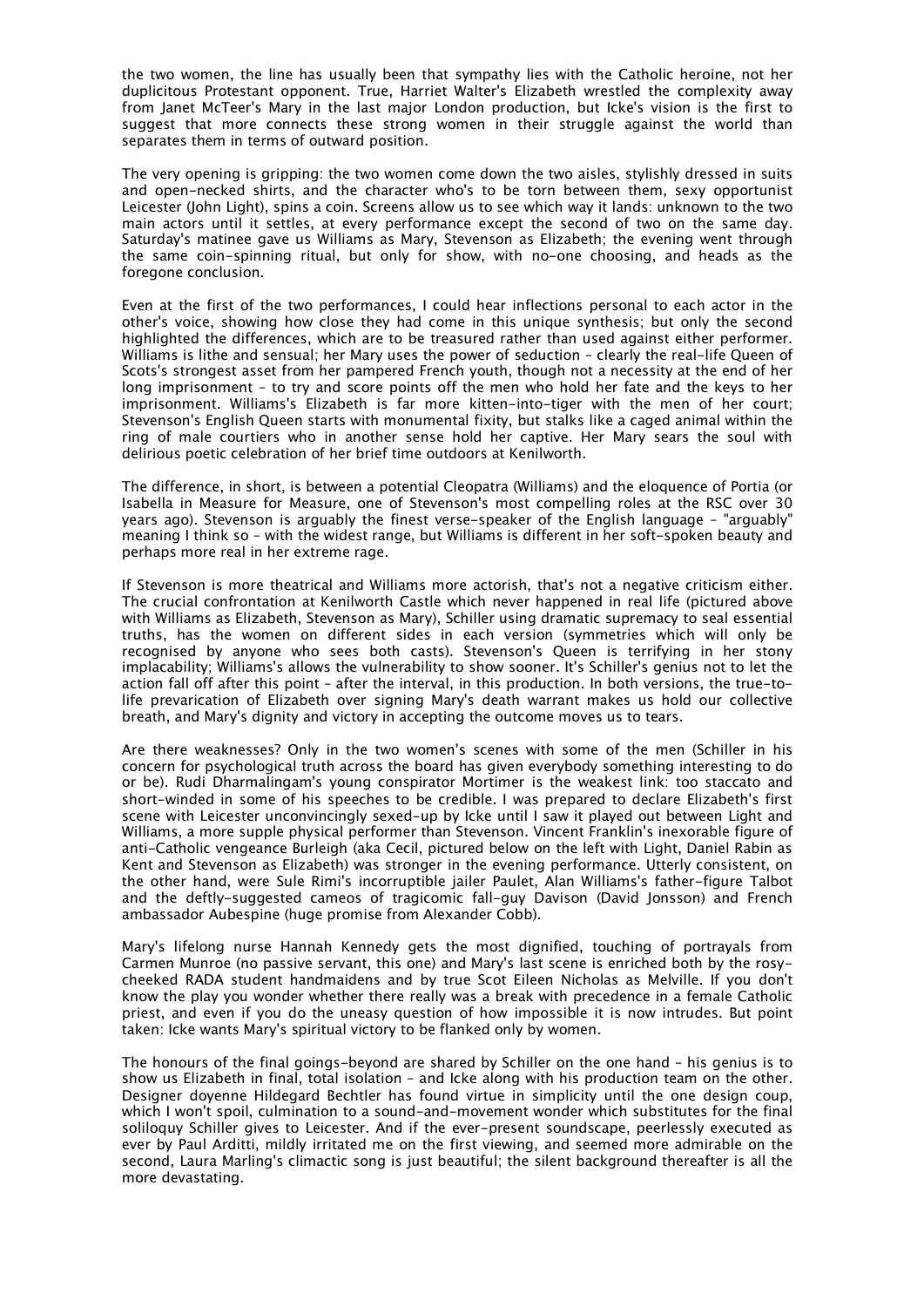So yes, towering performances from the leading ladies, discombobulating to the point of feverish obsession when you see each take on both queens (and when it comes to awards, they'd have to share it), but this is definitely not just star performers' theatre in the usual British style. The whole is so much more than the sum of its parts, and a shattering experience.

\*\*\*

## **SUNDAY TIMES** Patricia Nicol ★★★★

You take your seat not knowing who will play the title part. As the lights dim, two proudly upright middle-aged women, both dressed fashionably in identical black velvet trouser suits and white silk shirts, lead the cast onto the stage. A coin is tossed. "Tails, you lose," a man declares. Mary Stuart (Lia Williams at this performance) crumples physically as she is stripped of her jacket, shoes and jewels, and bundled away roughly. The remaining cast turn to pay obsequious obeisance to the winning other woman, Elizabeth I (Juliet Stevenson).

It may sound gimmicky, but this role reversal decided by fate broadens and illuminates Schiller's play, and the duality of these queen's parts. It also showcases the theatrical cojones of Williams and Stevenson, gutsy enough to learn two lead parts and let the toss of a coin decide which role they must immediately inhabit.

The play is an exploration on power, politics and the fickleness of fate. What a staggering fall Mary Stuart had: from queen of Scotland at six days old to the drawn-out, desperate end of the woman depicted here. Elizabeth, at least in Stevenson's interpretation, is not an unthinking despot but a vexed, empathetic woman whose paranoid understanding of the threat Mary poses is fuelled by her own memories of being the powerless one.

Robert Icke's lithe, vital adaptation, with its talk of self-determining nationhood, terrorism, refugees and religious martyrdom, feels striking in its contemporary relevance. Mary presents herself as a political asylum seeker, challenging the legality of the English parliament's rulings against her — the Supreme Court judges should have a works outing.

There is no letup in the tension, right up to the extraordinarily meditative, cathartic scene in which Mary being prepared for the scaffold is contrasted with Gloriana's construction, as Elizabeth is trussed up in a farthingale, her face painted spectre white.

Icke  $-$  as we have seen in his Red Barn at the National  $-$  is a boldly visual director. Here, he makes some use of screens and soundscape, but his aces are this pair of queens: the triumph of this thrilling show lies in their execution. \*\*\*

#### **CITY AM** Steve Dinneen ★★★★★

The British pop-culture landscape is dominated by kings and queens, from Henry VIII in Wolf Hall to Elizabeth II in The Crown, so the time is ripe for a revival of this lyrical tale of political intrigue and regicide.

Juliet Stevenson and Lia Williams are Elizabeth I and Mary Stuart, with a coin-toss deciding which Queen each will play. This is more than a gimmick – it represents the tiny sliver of light between these two women, whose circumstances could so easily have been reversed. Identically clad in androgynous white shirts and black trousers, the royal court gathers to watch the coin fall, bowing low to the winner (Stevenson when I attended) and stripping the loser of her jacket and shoes.

Frederick Schiller's play was written in the dying days of the 18th century, but this reworking shows no signs of age. It isn't a history so much as a rollicking political drama (the meeting between the two that lies at its heart is fictitious).

The Machiavellian workings of the royal court are given the rhythmic momentum of The West Wing's "walk-and-talks". It punchily debates the role of women in positions of power, how religion can be used to incite hatred (with lots of talk of "cells" and "networks" of religious extremists, albeit Catholic rather than Islamic), and, most of all, the fickleness of public opinion. Elizabeth's withering "A majority does not prove a thing is right" sounds like the mantra of the so-called